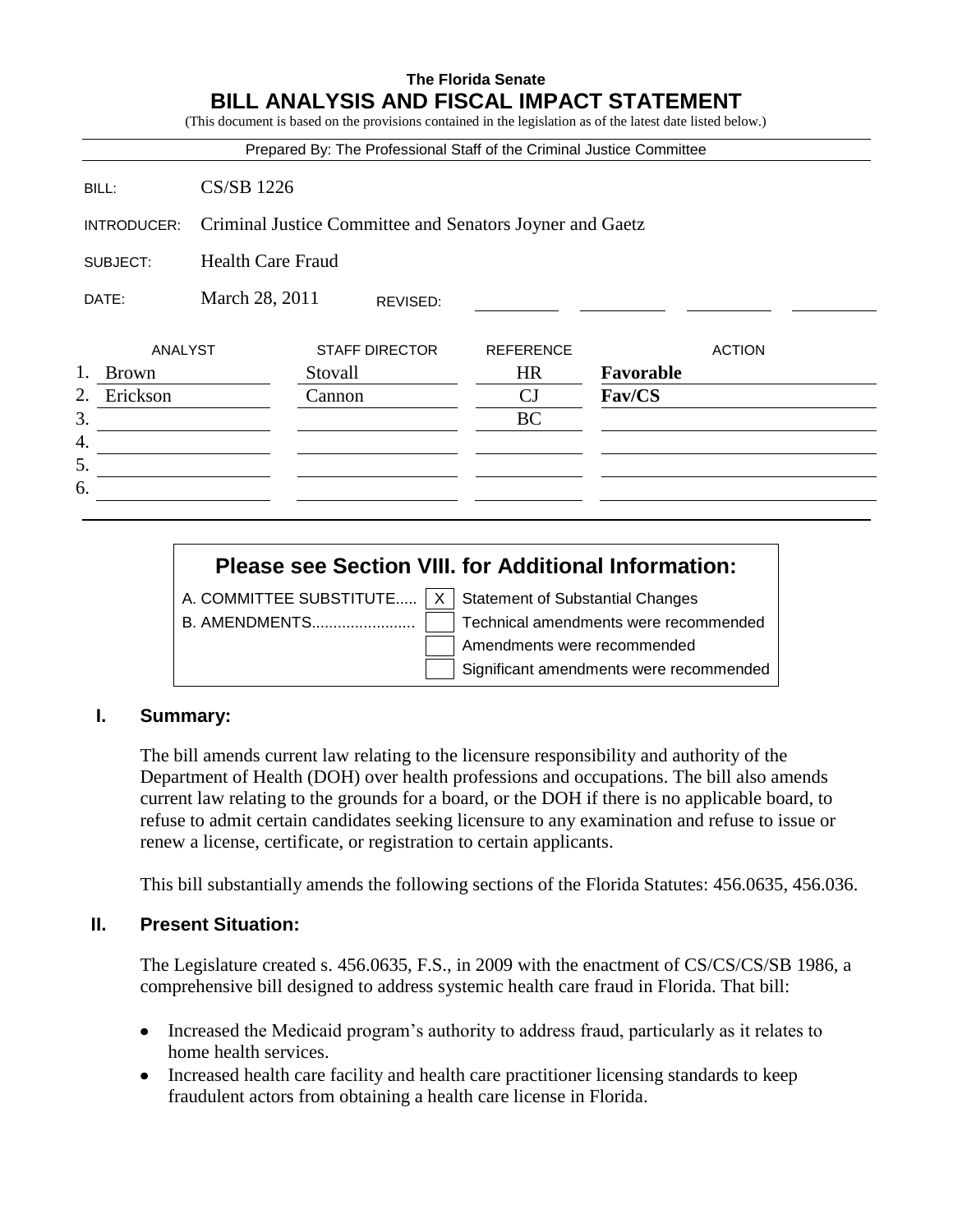Created disincentives to commit Medicaid fraud by increasing the administrative penalties for committing Medicaid fraud, posting sanctioned and terminated Medicaid providers on the Agency for Health Care Administration (AHCA) website, and creating additional criminal felonies for committing health care fraud; among other anti-fraud provisions.<sup>1</sup>

# *Health Care Practitioner Licensure Authority of the Department of Health*

The DOH is responsible for the licensure of most health care practitioners in the state. Chapter 456, F.S., provides general provisions for the regulation of health care professions in addition to the regulatory authority in specific practice acts for each profession or occupation. Section 456.001, F.S., defines "health care practitioner" as any person licensed under:

- Chapter 457 (acupuncture).
- Chapter 458 (medical practice).
- Chapter 459 (osteopathic medicine).
- Chapter 460 (chiropractic medicine).
- Chapter 461 (podiatric medicine).
- Chapter 462 (naturopathy).
- Chapter 463 (optometry).
- Chapter 464 (nursing).
- Chapter 465 (pharmacy).
- Chapter 466 (dentistry).
- Chapter 467 (midwifery).
- Part I, part II, part III, part V, part X, part XIII, or part XIV of chapter 468 (speech-language pathology and audiology; nursing home administration; occupational therapy; respiratory therapy; dietetics and nutrition practice; athletic trainers; and orthotics, prosthetics, and pedorthics).
- Chapter 478 (electrolysis).
- Chapter 480 (massage practice).
- Part III or part IV of chapter 483 (clinical laboratory personnel and medical physicists).
- Chapter 484 (dispensing of optical devices and hearing aids).
- Chapter 486 (physical therapy practice).
- Chapter 490 (psychological services).
- Chapter 491 (clinical, counseling, and psychotherapy services).  $\bullet$

Current law<sup>2</sup> prohibits the DOH and the medical boards within the DOH from allowing any person to sit for an examination who has been:

Convicted of, or entered a plea of guilty or nolo contendere to, regardless of adjudication, a felony under ch. 409, F.S., $^{3}$  ch. 817, F.S., $^{4}$  ch. 893, F.S., $^{5}$  21 U.S.C. ss. 801-970, $^{6}$  or

 $\overline{a}$ 

<sup>1</sup> *See* ch. 2009-223, L.O.F.

<sup>2</sup> *See* s. 456.0635, F.S.

<sup>3</sup> ch. 409, F.S., "Social and Economic Assistance," is in Title XXX, "Social Welfare," and includes the Florida Medicaid and Kidcare programs, among other programs.

<sup>4</sup> ch. 817, F.S., "Fraudulent Practices," is in Title XLVI, "Crimes."

 $<sup>5</sup>$  ch. 893, F.S., "Drug Abuse Prevention and Control," is in Title XLVI, "Crimes."</sup>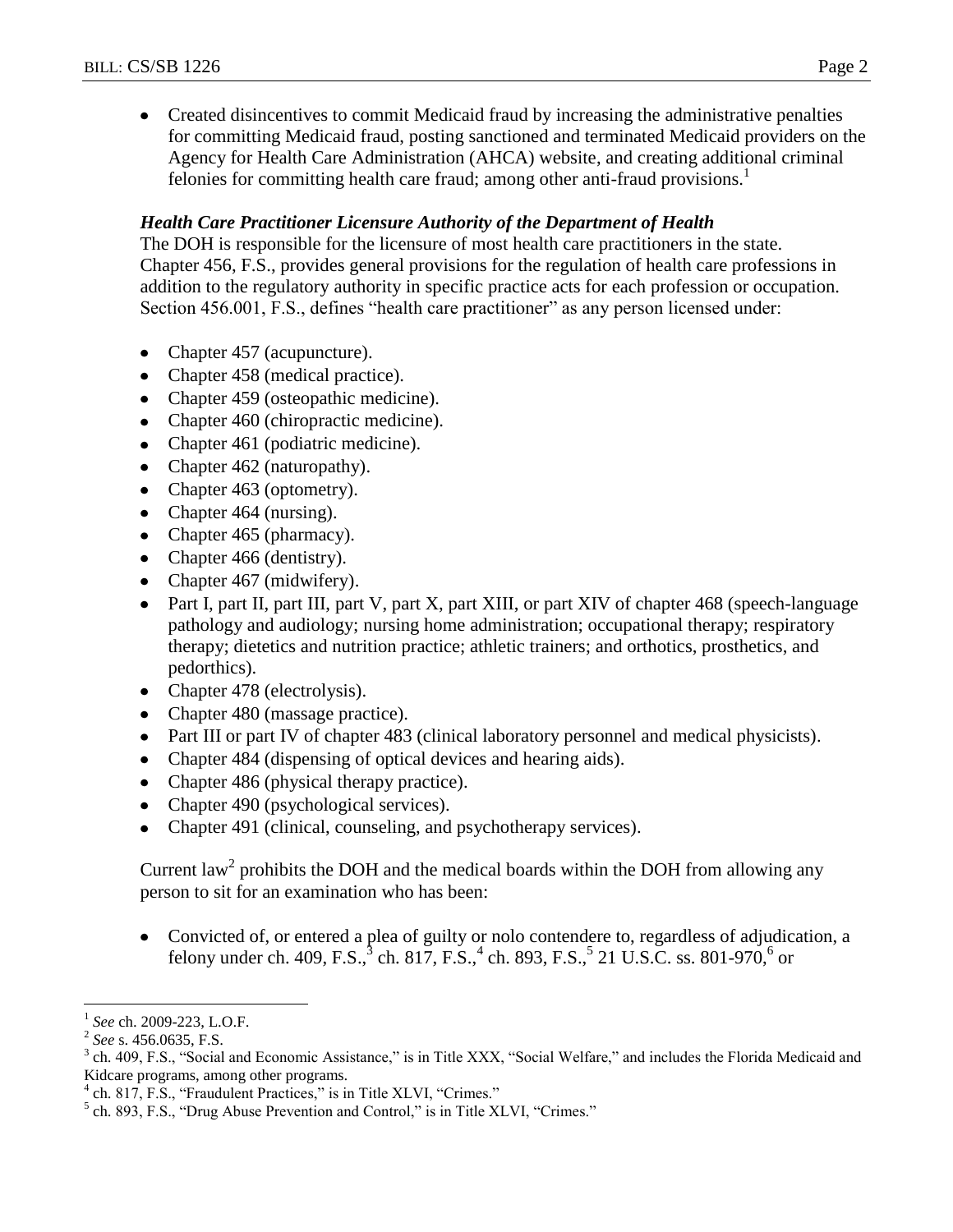42 U.S.C. ss. 1395-1396, $\frac{7}{1}$  unless the sentence and any subsequent period of probation for such conviction or pleas ended more than 15 years prior to the date of the application;

- Terminated for cause from the Florida Medicaid program unless the applicant has been in good standing with the Florida Medicaid program for the most recent 5 years; or
- Terminated for cause, pursuant to the appeals procedures established by the state or Federal Government, from any other state Medicaid program or the federal Medicare program, unless the applicant has been in good standing with a state Medicaid program or the federal Medicare program for the most recent 5 years and the termination occurred at least 20 years prior to the date of application.

The DOH and the medical boards must refuse to issue or renew a license, certificate, or registration to an applicant, or person affiliated with that applicant, who has violated any of the provisions listed above.

## *Implementation of Current Law by the Department of Health*

Neither the DOH nor the boards deny licensure based on an applicant's termination for cause from the federal Medicare program because federal law does not implement such terminations "for cause." The DOH does not deny licensure renewal based on an applicant's termination for cause from the federal Medicare program for the same reason.

The DOH applies the denial of renewals to offenses occurring after July 1, 2009, when s. 456.0635, F.S., took effect.

## **III. Effect of Proposed Changes:**

 $\overline{a}$ 

**Section 1** amends s. 456.0635, F.S. The catch line is changed from "Medicaid fraud; disqualification for license, certificate, or registration," to "Health care fraud; disqualification for license, certificate, or registration." Other references in the statute to the general subject of "Medicaid fraud" are changed to "health care fraud."

The bill separates the disqualifications for licensure, certification, or registration from those relating to licensure renewal into two different statutory subsections.

The bill expands the current provisions that require a board or the DOH to refuse to admit a candidate to any examination and to refuse to issue a license to any applicant who has been convicted of, or entered a plea of guilty or nolo contendere to, regardless of adjudication, a felony under ch. 409, F.S., ch. 817, F.S., or ch. 893, F.S., to include similar felony offenses committed in another state or jurisdiction. The bill deletes the provision in current law that nullifies the prohibition if the sentence and probation period ended more than 15 years prior to the date of application, and replaces it with the following provisions:

For felonies of the first or second degree, the prohibition expires when the sentence and probation period have ended more than 15 years before the date of application.

 $6$  21 U.S.C. ss. 801-970 create the Controlled Substances Act, which regulates the registration of manufacturers, distributors, and dispensers of controlled substances at the federal level.

 $^7$  42 U.S.C. ss. 1395-1396 create the federal Medicare, Medicaid, and Children's Health Insurance programs.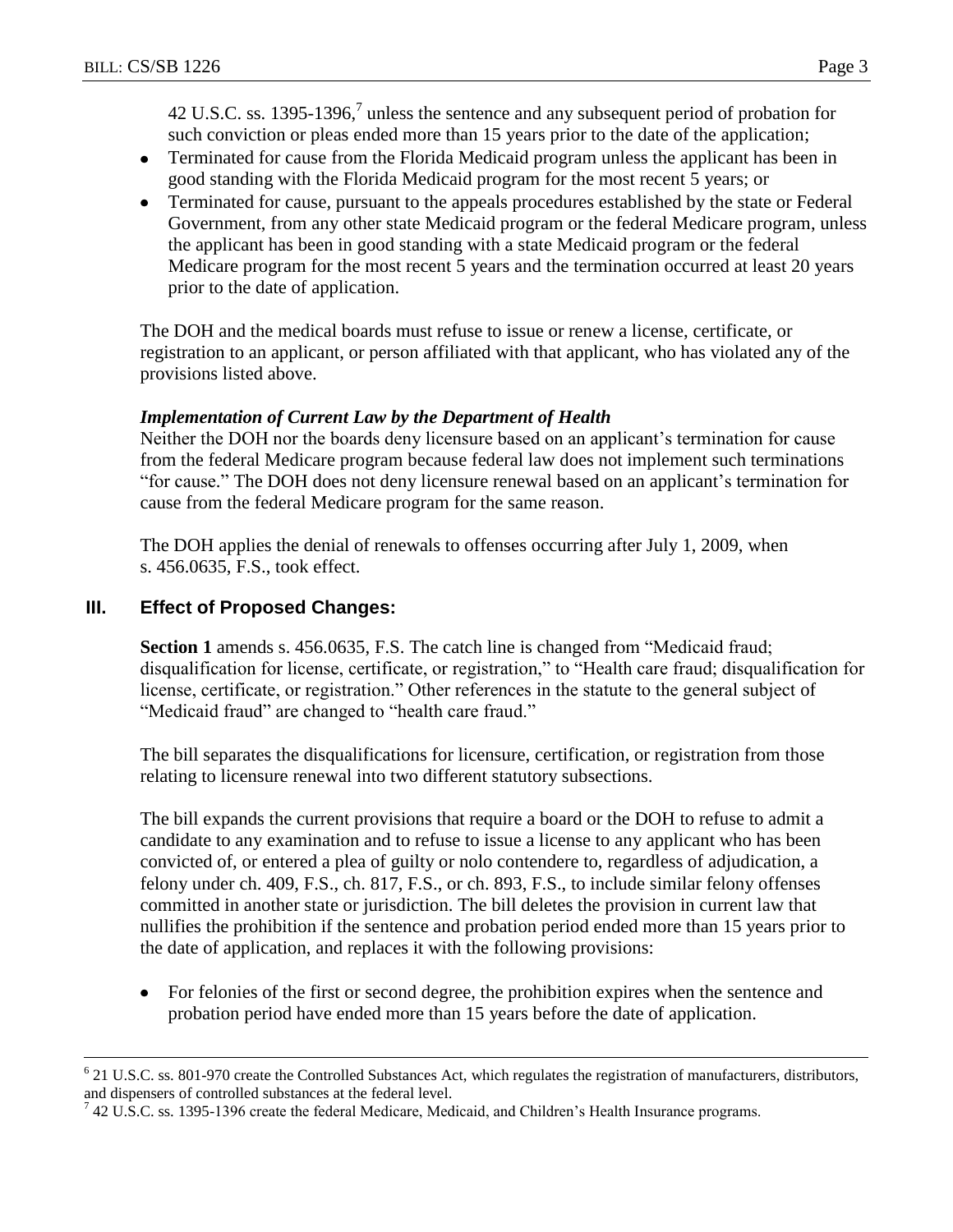$\overline{a}$ 

- For felonies of the third degree, the prohibition expires when the sentence and probation  $\bullet$ period have ended more than 10 years before the date of application, except for felonies of the third degree under s.  $893.13(6)(a)$ , F.S.<sup>8</sup>
- For felonies of the third degree under s.  $893.13(6)(a)$ , F.S., the prohibition expires when the sentence and probation period have ended more than 5 years before the date of application.

Notwithstanding s. 120.60, F.S., or felonies in which the defendant entered a plea of guilty or nolo contendere in an agreement with the court to enter a pretrial intervention or drug diversion program, the board, or the DOH if there is no board, may not approve or deny the application for a license, certificate, or registration until the final resolution of the case.

The bill requires a board or the DOH to refuse to admit a candidate to any examination and to refuse to issue a license to any applicant who has been convicted of, or entered a plea of guilty or nolo contendere to, regardless of adjudication, a felony under 21 U.S.C. ss. 801-970 or 42 U.S.C. ss. 1395-1396, unless the sentence and any probation period for such conviction or plea ended more than 15 years before the date of the application.

The bill deletes reference to "terminated for cause" from the federal Medicare program as grounds for which the DOH is required to deny a license and creates a new standard to exclude applicants currently listed on the U.S. Department of Health and Human Services Office of Inspector General's List of Excluded Individuals and Entities.

The bill specifies that the prohibitions above relating to examination, licensure, certification, and registration do not apply to applicants for initial licensure or certification who were enrolled in an educational or training program on or before July 1, 2010, which was recognized by a board, or by the DOH if there is no applicable board, and who applied for licensure after July 1, 2010.

The bill creates a new statutory subsection relating to licensure *renewal* that requires the DOH to deny renewal for the same felony offenses referenced above, except that in order to trigger the renewal prohibition, the conviction or plea must have occurred after July 1, 2010. The bill includes the same provisions for denying licensure renewal as those described above for examination, licensure, certification, and registration, relative to exclusion from the Medicare program and termination from Medicaid programs in Florida or other states, as well as identical provisions regarding applicants who have entered a pretrial intervention or drug diversion program.

**Section 2** amends s. 456.036, F.S. For licensure renewals, current law provides that if the DOH does not approve a renewal, the license will automatically become delinquent and then null. The amendment of s. 456.036, F.S., will prevent such licenses from becoming null while the licensee is taking part in a court-approved pretrial intervention of drug diversion program. Upon final resolution of the case, the licensee may apply to have his or her license placed back into active status, without the license becoming automatically null in the meantime.

 $8$  Section 893.13(6)(a), F.S., makes it unlawful for any person to be in actual or constructive possession of a controlled substance unless such controlled substance was lawfully obtained from a practitioner or pursuant to a valid prescription or order of a practitioner while acting in the course of his or her professional practice, or to be in actual or constructive possession of a controlled substance except as otherwise authorized by ch. 893, F.S.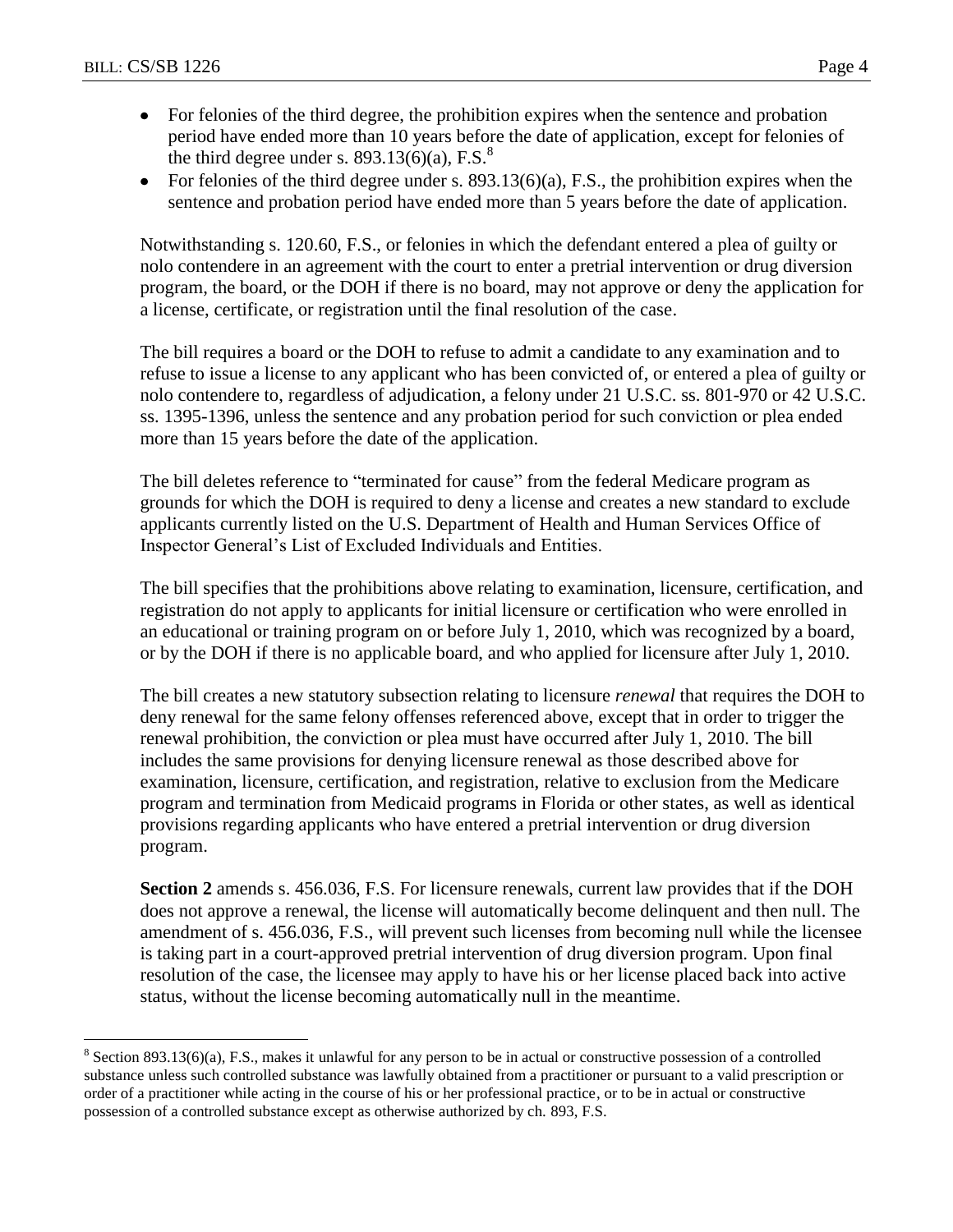**Section 3** provides that the effective date of the bill is July 1, 2011.

# **IV. Constitutional Issues:**

A. Municipality/County Mandates Restrictions:

The provisions of this bill have no impact on municipalities and the counties under the requirements of Article VII, Section 18 of the Florida Constitution.

B. Public Records/Open Meetings Issues:

The provisions of the bill have no impact on public records or open meetings issues under the requirements of Article I, Section 24(a) and (b) of the Florida Constitution.

C. Trust Funds Restrictions:

The provisions of this bill have no impact on the trust fund restrictions under the requirements of Article III, Subsection 19(f) of the Florida Constitution.

#### **V. Fiscal Impact Statement:**

A. Tax/Fee Issues:

None.

B. Private Sector Impact:

The bill will affect the ability of certain applicants to become licensed or to renew a license and thereby affect their ability to qualify or remain qualified for gainful employment within certain occupations regulated by the DOH. The bill will apply the statutory licensure prohibitions to persons with felony convictions or pleas effective in other states the same as they are applied to persons with felony convictions or pleas effective in Florida. This will create more equity in the application of the law and should result in more mandatory denials among persons within that demographic. However, the bill also relaxes the standards in other ways, such as the "sliding scale" for the prohibition's duration based on the type of felony, which should result in fewer mandatory denials under those circumstances.

C. Government Sector Impact:

The DOH will experience a recurring increase in workload to implement the bill and nonrecurring costs for rule-making, the costs of which are indeterminate.

#### **VI. Technical Deficiencies:**

None.